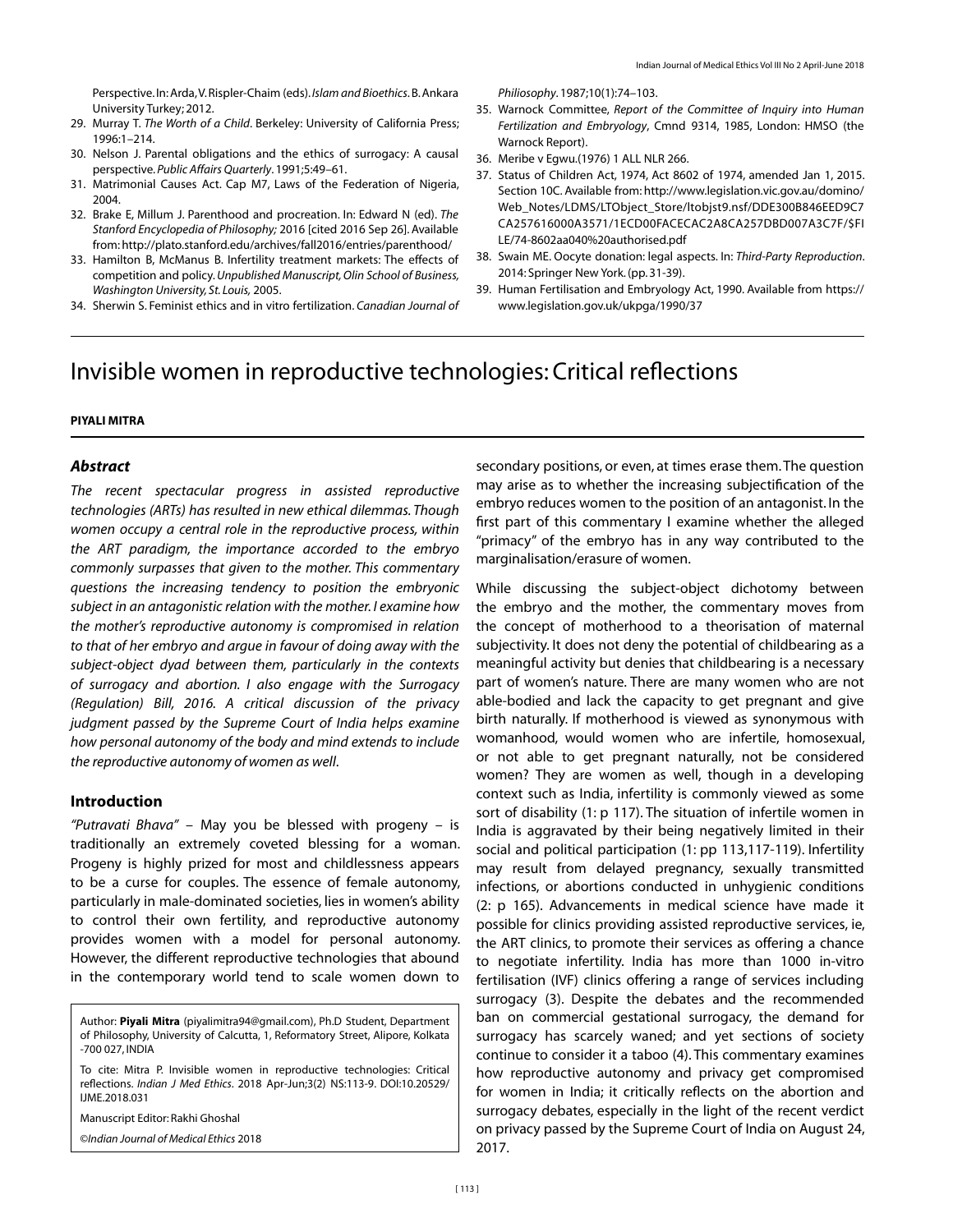## **The mother and her embryo: a subject-object dyad**

New reproductive technologies are rarely controlled by those who seek them. Women are urged to believe that their lives would be incomplete if they do not have children. Such a framework reduces mothers to objects. The mother as a woman, an agent in her own right, remains largely absent in such discourses; further, the subjective meaning a woman gives to the lived experience of mothering a child gets overshadowed. Within the praxis imagined by the ARTs, women are increasingly objectified. ARTs involve privately contracting a biogenetically curated pregnancy using IVF. The aspect of a woman's choice is sidelined. Women have to undergo painful hormonal stimulation; the egg retrieval process involves risk to women's health. The rights and safety of women are now more at stake. With ARTs they are reduced to commodified means to solve the infertility problem. This tendency to objectify women gets aggravated when we accord higher value to the embryo as a subject at the cost of objectifying the gestating woman. This leads to the woman being represented as an interchangeable object rather than a unique subject.

Does default maternal subjectivity lie in the process and act of a woman becoming a mother? One may say that mothers are subjects in the sense that they have experience – of gestating, giving birth, breastfeeding, mothering, where each experience is both unique and also dovetails into another, overdetermining each other. But to be a subject one must not only have experience or live through experience, but also one must *author* the meaning of that experience and be able to exercise autonomy in the process, regenerate new meanings that are adapted to one's own situation and history. Others would argue that motherhood connotes a natural state or condition which functions as an empty category into which the needs of the embryo, ie, the future child, can be placed. While talking of maternal subjectivity, Stone points out that, mothers are often not properly recognised as subjects by others around them. Indeed, mothers often experience the transition to motherhood in terms of just this loss of recognition (5: p 2). With pregnancy a woman, who has been formerly viewed as an agent of her own life and been treated by others as a centre of agency, is suddenly perceived as largely subservient to the embryo she is nurturing. Thus, with pregnancy, women begin to lose control of their lives; they feel that in entering the realm of the maternal body they have fallen into a formless realm that excludes meaning and autonomy. Mothers do strive to regain subjectivity where it has been compromised, but this cannot be the usual kind of subjectivity grounded on separation from the maternal body. It can only be subjectivity of a new kind, arising from their place in maternal body relations.

In fact, institutionalised "regard" for human embryos has been captured in various forms in laws around the world, adversely impacting gestating mothers. Ethical policies have been motivated by a belief in the innate sanctity or value of the life of human embryos which extend to prevent the destruction of the embryo through a range of measures (6: p 71). These laws

completely override women's decision making. The choices of women – whether to use the embryo (especially when pre-implanted) for one's own pregnancy, or donate it for the reproductive use of another woman, or freeze it for future use, or donate it for research purposes, or destroy it – are not prioritised within such a framework. When we accord a moral status to the pre-implanted human embryo, there is an overall acceptance that it is an entity of social and ethical significance from conception onwards and its inception into human life. This idea implies that embryos are of abstract significance to society at large, rather than of specific importance to the woman undertaking infertility treatment. The importance of the embryo is concentrated in its potential for life rather than its representation of the myriad potentialities and desires to the mother herself (both in potentiality and actuality). There is a general tendency to represent women as wombs and child bearing operators, instead of composite persons (7: p 240).

Feminist theorists began to query the romanticised version of self-effacing motherhood (8). The painful maternal experiences of ambivalence have remained under-explored. During pregnancy, a woman contains at least two beings within her body; however, women are absorbed by a sense of the "otherness" besides her own self existing in the maternal body. Whether interpreted as mystical "communion" or nightmarish exploitation, the reciprocal exchange through the placenta which transfers nutrients in one direction and waste-products in the other, continues as a physiologically intimate and integral process. With advancing pregnancy, the uncontrollable nature of the "other" occupying the maternal body becomes increasingly evident. Far from an idyllic "communion", pregnancy is often accompanied by a sense of invasion from a parasite sapping the resources of the host body (8: p 9). It becomes an ethical imperative to shift the subjectivity from the "embryo" to the "mother". Karpin suggests that a feminist regulatory response might be initiated by challenging the primacy of the disembodied embryo – disembodied because the embryo hovers between having a materiality in terms of mass and weight, and a simultaneous lack of personhood. Indeed, it would challenge both its physical detachment from the female body and its social detachment from the parental relation. The next step would be the replacement of the "phantasmic preominitional [sic] embryo with an alternate phantasm: that of the *not yet pregnant* pregnant woman." Within the ambit of the feminist regulatory response, the "not yet pregnant" pregnant woman would be accorded legislative visibility and centrality, not the embryo (9: p 621). Millbank proposes a relational sense of the embryo that centres the woman and values the "intensely personal and infinitely variable" meaning to her. This framework of relational sense of the embryo centering the woman not only allows us to consider a woman's decision making concerning her embryo as part of a broader political and social context, but also accepts that this experience incorporates an individualised, fluid and variable sense of kinship and belonging, in which the embryo may but not necessarily be regarded as part (6: pp 85-86).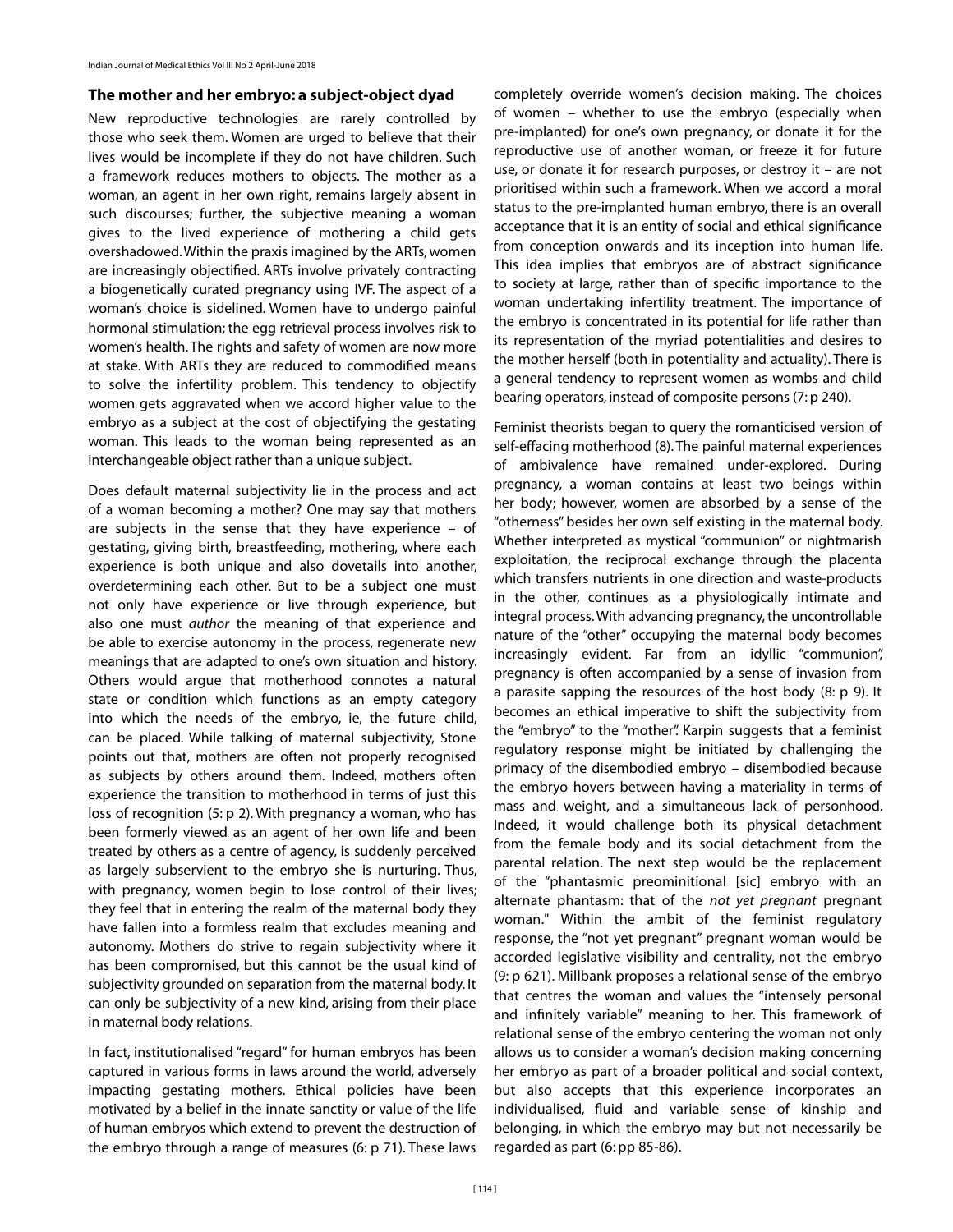Technological advancements in the sphere of health, especially women's health, have come to (re)shape conventional scripts of sexuality, pregnancy, childbirth and parenting. But these advancements have not led to the recognition of women's choice and agency. In India, having a genetic child is of fundamental importance in upholding the validity of the institution of the family. Thus, ARTs began to play a vital role in addressing such concerns, in order to preserve caste and community as they enable people across the board to have genetically related children. ARTs provide technological solutions to produce a child that bears the genetic imprint of oneself. Not having one's own genetic child is a social impediment, for genes are one of the ways families are made (10: p 2). Families are assumed to be an essential social unit and support for people. Families preserve and perpetuate caste and community through maintaining the genetic lineage of heterosexual couples (11). Commissioning couples availing of an IVF service may express a preference for a surrogate belonging to a particular caste or religious community (12: p 6). Thus, ARTs have a big role in the preservation of caste and community. Infertile married Indian women are stigmatised by the socio-cultural normative framework of society. For these women then, resorting to ARTs in order to realise their desire for motherhood becomes the only viable option to "cure" their infertility. But there is need for more research and dialogue on ethical issues related to women's health and bodies with regard to invasive ARTs and surrogacy.

The following sections address how the question of women's autonomy was debated in the issues on abortion and surrogacy in India.

## **ARTs in India**

The Indian Council of Medical Research (ICMR) developed research guidelines for the development of testing reproductive technologies (13,14). The ICMR recognises that women should have equal right to participate in research and should not be deprived arbitrarily of the opportunity to benefit from research; however, sometimes women's autonomy is compromised because researchers have to abide by the requirements of local cultural practices in order not to disturb the harmony in the household or community (13: Sec. 6.4, p 60).

A key aspect of reproductive autonomy is reproductive rights, which include the right to make sexual and reproductive decisions, as recognised by the 1994 United Nation International Conference on Population and Development (15). These rights include contraceptive rights, the right to undergo legal and safe abortion, the right to make decisions pertaining to reproduction free of coercion, discrimination and violence. The Indian perspective on reproductive rights takes account of several inequalities and contradictions in society. In 2009, the Supreme Court recognised women's reproductive autonomy as a fundamental right, stating that "There is no doubt that a woman's right to make reproductive choices is also a dimension of 'personal liberty' as understood under Article 21." (16) Needless to say, reproductive rights extend to surrogacy as well.

Surrogacy is a complex issue which raises multiple ethical and legal issues including definitions of parenthood and custody of children. Surrogacy may be commercial or altruistic in nature. In India commercial surrogacy was legalised in 2002 and soon acquired an internal market as several foreign couples came to India to commission surrogacy at costs much lower than in their own countries. The debate on commercial surrogacy was sparked off in India by a controversial case in 2008 (17,18), where the Indian judiciary had to resolve legal issues relating to the "statelessness" of children born via surrogacy. Over time, numerous cases of abandonment of babies, exploitation of surrogates and egg donors, and non-payment of promised monetary compensation were reported (19).

It has been argued that surrogacy depersonalises reproduction (20: p 2). There is social stigma and ostracism attached to surrogacy in India's social structure (21: p 975, 4: p 1). The socially conservative culture of India treats the surrogate mother as a disposable object. Despite this, commercial surrogacy in India has moved far beyond myth (3). The factors conducive to commercial surrogacy in India such as comparatively lower costs, availability of a large pool of women ready to become surrogates, and lack of regulation have consequently turned India, until recently, into the most sought-after destination for reproductive tourism and womb renting (4).

Based on the recommendations of the Law Commission of India, the Union Cabinet approved the Surrogacy (Regulation) Bill in 2016 (22). The Bill had been introduced to prevent commercialisation of surrogacy, prohibit potential exploitation of surrogate mothers and of children born through surrogacy. However, the Bill questions the reproductive rights of women. The right to life enshrines the right to reproductive autonomy, inclusive of the right to procreation as an exclusive right, free of the state's interference. The decision on the mode of parenthood should lie with an individual and not with the state. The Bill hinges on the paternalistic imperative to protect the surrogate against exploitation, as seen in commercial surrogacy, and to permit surrogacy only involving a "near relative" and for altruistic reasons. It proposes to bring in the greatest utility for the greatest number of women, but surprisingly the Bill has disregarded the ethical issue of whether "altruism" within patriarchal familial contexts can be free of coercion, given the social premium placed on motherhood. Besides this, it recommended conditional surrogacy to married Indian couples, disqualifying others on the basis of nationality, marital status, sexual orientation or age – decisions which do not appear to pass the test of equality as described under Article 14 of the Indian Constitution (23), or of being a reasonable classification, satisfying the very objective it seeks to achieve. The Bill severely limits the autonomy of potential surrogates with stringent conditions and requirements of eligibility certificates.

The Parliamentary Standing Committee Report (2017) on the Surrogacy (Regulation) Bill reckoned that coercing a married couple to come out in the open about their infertility breaches privacy, especially given the stigma often attached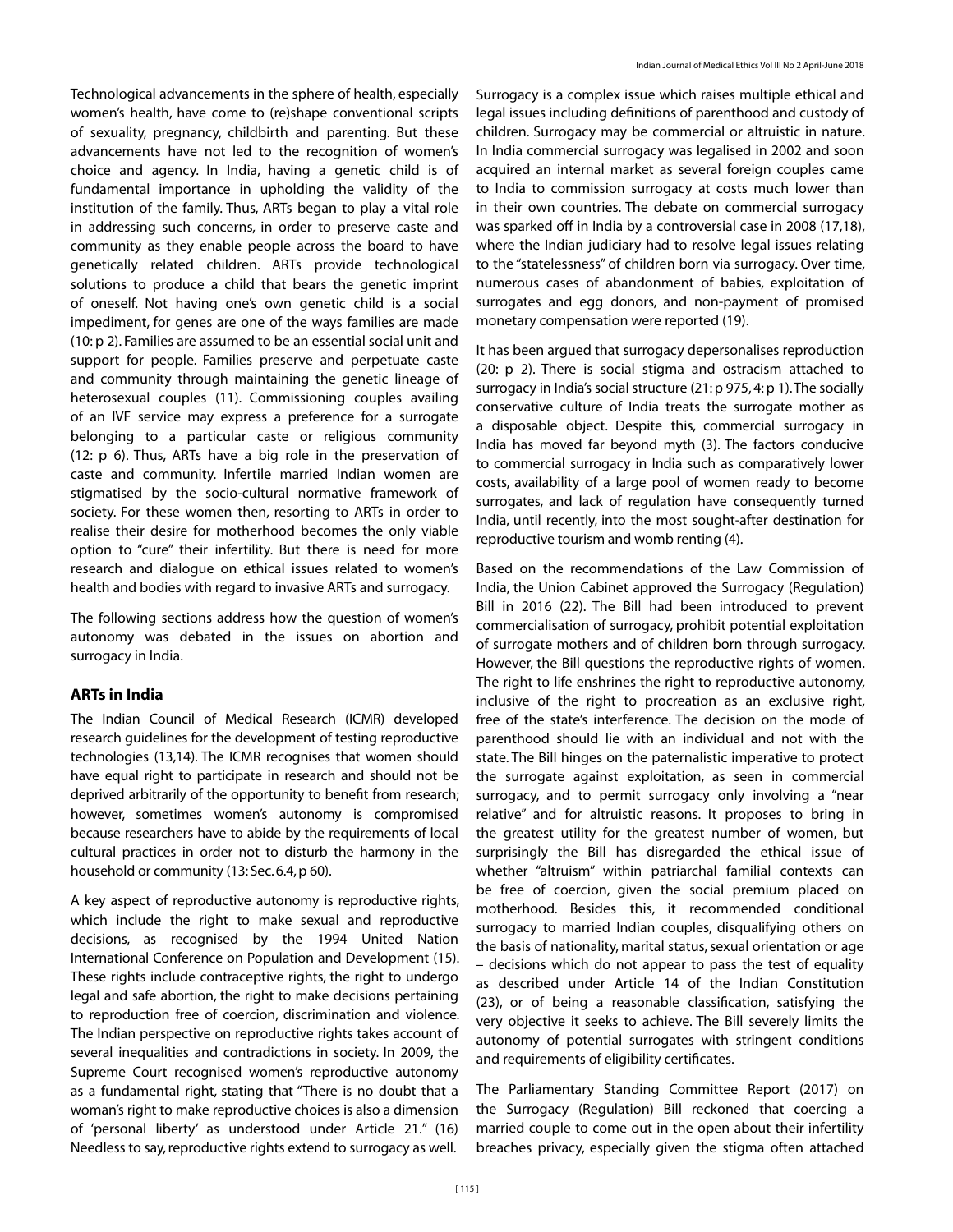to infertility (3). The Report raises similar concerns regarding the surrogates whose identity would be disclosed and privacy compromised. The Bill had also left unanswered the question of ensuring protection of health of the surrogate mother; it prohibited homosexual couples from opting for surrogacy services because the Indian state does not recognise homosexual persons as legal citizens. While the Delhi High Court ruled down Article 377 of the IPC in 2009, granting samesex relationships a legal status, the Supreme Court of India set aside the High Court's ruling in 2013 (24). By limiting surrogacy only to those physically incapable of maintaining a pregnancy, so-called "socially infertile" women are disqualified under the 2016 Bill.

The use of reproductive technologies and surrogacy arrangements needs to be regulated. The law should promote transparency by incorporating the principle of accountability. Ethical practices should be encouraged. There is definitely a need for regulation. But the blanket restriction proposed in the 2016 Surrogacy Bill is akin to capping a volcano. While there is a need for regulation, we cannot wish away the advances in medical science and the subsequent impact on surrogacy. We need to have a legislation which, while dealing with the problems associated with surrogacy does not interfere with the reproductive rights and freedom of choice of women. The use of biomedical technologies enables a simultaneous focus on women's bodies as sources of both reproductive power and value, and away from their bodies exclusively as vessels for the "*vansh*" or progeny for their families. Future research ought to highlight the inequalities and ethical complexities both in national and transnational reproductive transfers.

## **Abortion and reproductive autonomy**

The attitude of the Indian judiciary to the right to reproductive choice is garnered from decisions that handled issues concerning abortion in controversial situations. The question that has been posed before Indian courts most often is whether abortion without spousal consent amounts to cruelty, which is recognised as a reason for divorce in India (25: p. 85). The Indian judiciary's attitude expressed a complete disregard of the woman's right to privacy, and her right to make independent reproductive choices (26). But on 24 August, 2017, there was a historic judgment (27) which specifically recognised the constitutional right of women to make reproductive choices as a part of personal liberty under Article 21 of the Indian Constitution. The bench recognised privacy as an inalienable right, based on values such as dignity that underlies all our fundamental rights, and it categorically located privacy in the individual. While the judges phrased their conceptions of privacy differently, the bench held in common that privacy encompasses personal autonomy concerning body and mind and making choices, as well as informational privacy. The draft of the National Policy for Women (2016) aims to protect the rights of women adopting reproductive technologies (28).

In the Puttaswamy judgment (27), the bench reiterated the position adopted by the three-judge bench in the Suchita Srivastava case (16) which upheld that reproductive rights include the woman's right to privacy, dignity and bodily integrity. The Suchita Srivastava case arose in the context of the Medical Termination of Pregnancy Act (1971) (MTP Act) (29); this Act governs abortions in India. The MTP Act permits abortion where the continuance of the pregnancy will cause "grave injury to mental or physical health." The Act recognises the anguish caused by the "grave injury to mental health" in pregnancy as a consequence of the failure of contraception. Strangely enough, the anguish caused by a pregnancy applies only to married women and does not recognise the anguish caused to an unmarried woman by an unwanted pregnancy. It reveals that "the Act was motivated not by libertarian ideals but by the need to promote abortion as a family planning tool" (26: p. 77).

Further, the MTP Act does not leave the decision to abort with the woman. Section 3 of the Act states that only registered medical practitioners can terminate a woman's pregnancy provided that the doctor believes in good faith that continuing the pregnancy would be a risk to the woman's life or that the child would be born with serious physical or mental abnormalities. If the woman has been pregnant for 12 weeks, the permission of one medical practitioner is required, and if the pregnancy extends between 12 and 20 weeks, the permission of two medical practitioners is mandatory. The Act was not envisaged as a tool for women to control their reproductive choices. The Act grants veto power to a third person, viz the medical practitioner. Thus, abortion laws in India reflect that policy makers consider abortion a tool for controlling population growth, rather than an expression of women's right to control their bodies. It has met with opposition over the years for its restrictive nature and for not being able to accommodate the growing technological advancements in medicine<sup>1</sup>.

The privacy judgment significantly bolsters calls for reform, paving ways for Sections 3 and 5 of the MTP Act to be contested. Section 5 of the Act is applicable in the case of termination of pregnancy beyond 20 weeks, where the doctors believe that abortion is an immediate requirement in order to save the woman's life. In 2017, the SC clarified that abortion at 24 weeks is legal in the case of anencephaly, which is a fatal foetal impairment that also puts the mother's life at risk, stating that her rights to bodily integrity and reproductive autonomy allow her to "preserve her own life against the avoidable danger to it" (30). The law recognises only medical reasons and risks to allow abortion, delegitimising all other reasons for a woman to seek abortion. A woman is coerced to carry a pregnancy to full term unless it poses a grave risk to her life, even if other grounds of physical and mental anomalies in the foetus are satisfied as per Section 3. So, sections 3 and 5 evidently infringe women's rights to make reproductive choices which the bench affirmed as part of the right to privacy. The law hardly leaves room for non-medical concerns over the economic burden of child-rearing, effects on career, or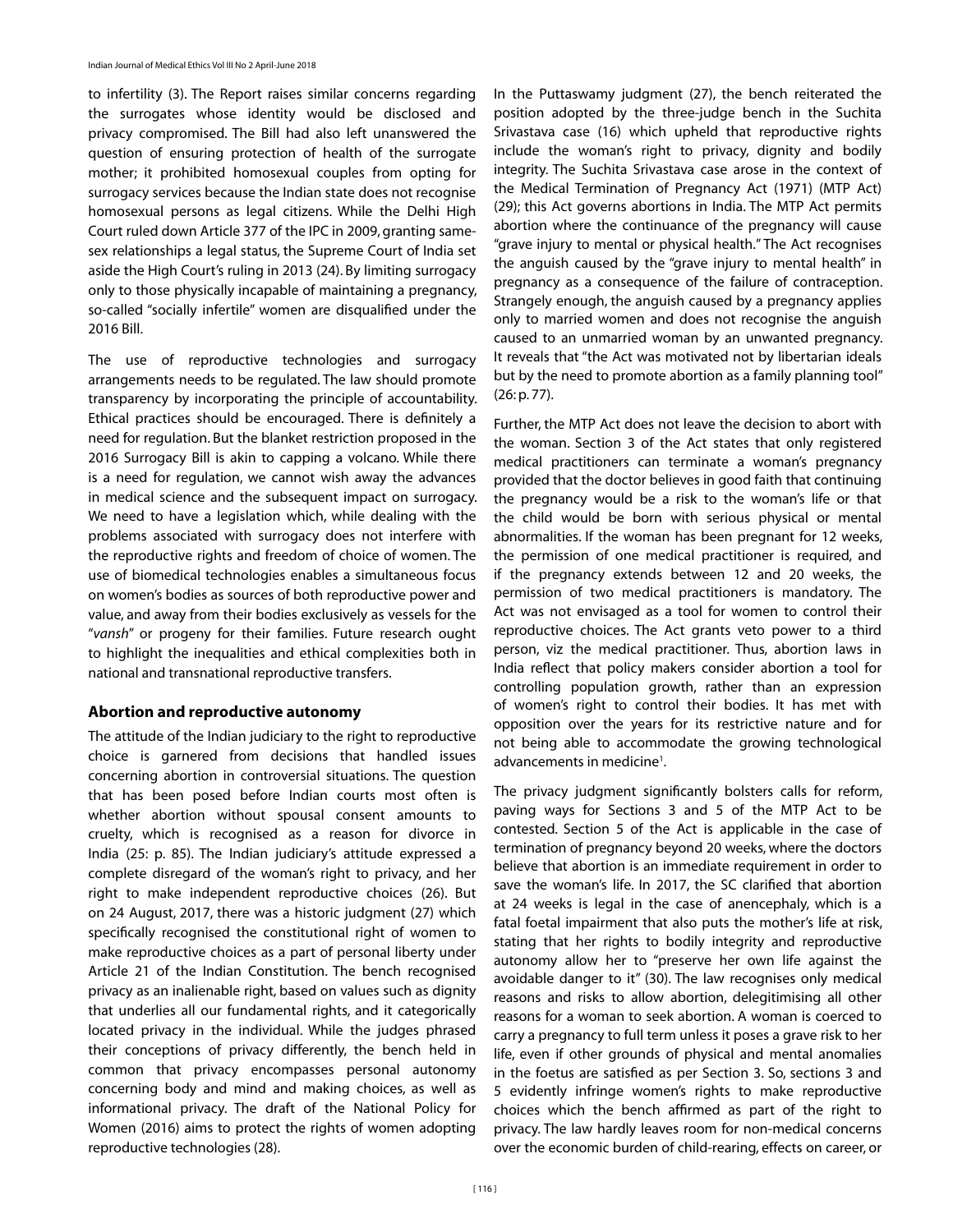It is to be noted that fundamental rights are placed under limitations by the state, but these limitations need to pass tests outlined in constitutional jurisprudence. The bench affirmed that any curb on privacy will be tested according to the fundamental rights which it infringes and the established jurisprudence on those rights. The bench distinctly focused on Article 21, which guarantees the fundamental right to life and personal liberty, and entails a "just, reasonable, and fair" test (31), that is, any law curbing Article 21 must be "just, reasonable, and fair" to remain constitutionally valid.

The MTP (Amendment) Bill 2014 (32) seeks to broaden the reproductive rights under the Act. Most importantly for privacy concerns, the bill allows abortion on the "request" of a woman up to 12 weeks of pregnancy without having to justify the woman's needs. The Abortion Assessments Project also revealed that doctors in public sector hospitals sometimes refuse to perform abortions unless women undergo sterilisation concurrently (33). Through Section 2(d), the Bill aims to improve access to abortion by giving access to "registered healthcare providers." Section 5A of the Bill mandates that no registered healthcare provider shall disclose the name and other details of the woman about to undergo abortion. However, the amended Bill may not satisfactorily address all privacy concerns with the Act's restrictions on abortions.

It is to be noted that though the newly amended MTP Bill (32) permits abortion beyond 12 weeks at the request of the woman, yet women still have to prove that it was an unplanned pregnancy or that contraceptive measures have failed, which still considerably restricts their power to exercise their reproductive choice in this issue. The state does not merely have a negative duty not to infringe privacy, but also has the positive obligation to uphold reproductive autonomy and take steps to sustain an individual's privacy as held in the Puttaswamy judgment (27). Apart from the privacy judgment, in the 2016 case of *High Court on its Own Motion v State of Maharashtra* (34), the Bombay High Court ruled in favour of improving the access of women prisoners to abortion and strongly affirmed women's rights to abortion as a part of the fundamental right conforming to the right to live with dignity under Article 21 of the Indian Constitution. The judgment recognises that unwanted pregnancies are disproportionately cumbersome to the woman and to force her to carry a pregnancy to term represents a violation of the woman's bodily integrity and aggravates her mental trauma thus being harmful to her mental health condition. Even when the judiciary does give access to abortion beyond 20 weeks, the fact that women have to move the court highlights a further restriction on their access to safe and legal abortions, thus hindering their reproductive autonomy. In a country where

9 to 20% of maternal deaths occur due to unsafe abortions (35) there is an urgent requirement to align the provisions of the MTP Act with these judgments. From the above decisions, it appears as if the Supreme Court supports reproductive autonomy, but when it comes to abortion, women are not given any real control, though the most recent Supreme Court and Bombay High Court decisions (27, 34) may be an indication of progress.

The court applies the protection of privacy to those rights it deems implicit in the concept of ordered liberty, fundamentally affecting a person, or so significant that they need to continue to be inviolable. In fact, the right to privacy has spawned discussions on the right to integrity of one's personality, and the right to "selfhood" (36: p. 330). A woman's security in her own body is fundamental to her intellectual, psychological development. But this security of women again gets compromised with the implementation of reproductive technologies, especially in surrogacy. The privacy judgment did not explicitly refer to surrogacy, but it affirmed existing jurisprudence on privacy, which has considered personal decisions about birth and babies as being part of reproductive autonomy (37).

## **Conclusion: issues that need to be resolved**

A brief examination of the legislative viewpoint in the country, with regard to the right of reproductive autonomy of women, reveals its notion of deep-rooted patriarchy. Social change is the most difficult but also the most crucial element of overcoming the influence of biologism and pronatalism on patients' reproductive autonomy. The framework for our collective convictions and ideologies needs to be more accommodating and sensitive towards the condition of women. These social changes may help to challenge the assumptions that all women want children, that biological connections are better than social connections and moreover, that those who fail to meet the pronatalist or biologistic stereotypes are deficient in some ways. Undoubtedly, personal, medical and social contexts in which these technologies are delivered would have a far-reaching effect on the extent to which these reproductive options may challenge or support the autonomy of both individual women and women as a group.

Reproductive autonomy is a basic right. Women see this as necessary because pregnancy and child rearing are for all practical purposes, the sole responsibility of women. Women should therefore have the right to choose when and under what circumstances they will bring a child into the world, for women should be able to control what happens to their bodies and lives. The right to safe and legal abortion is also an essential right of self-determination. The privacy judgment has rekindled the debate around abortion. The judgment enabled the restoring of the reproductive autonomy of women and providing impetus to the better amendment of the long pending MTP (Amendment) Bill. This will help in reducing the social pressure and stigma attached to procurement of abortion. It needs to be understood that not every woman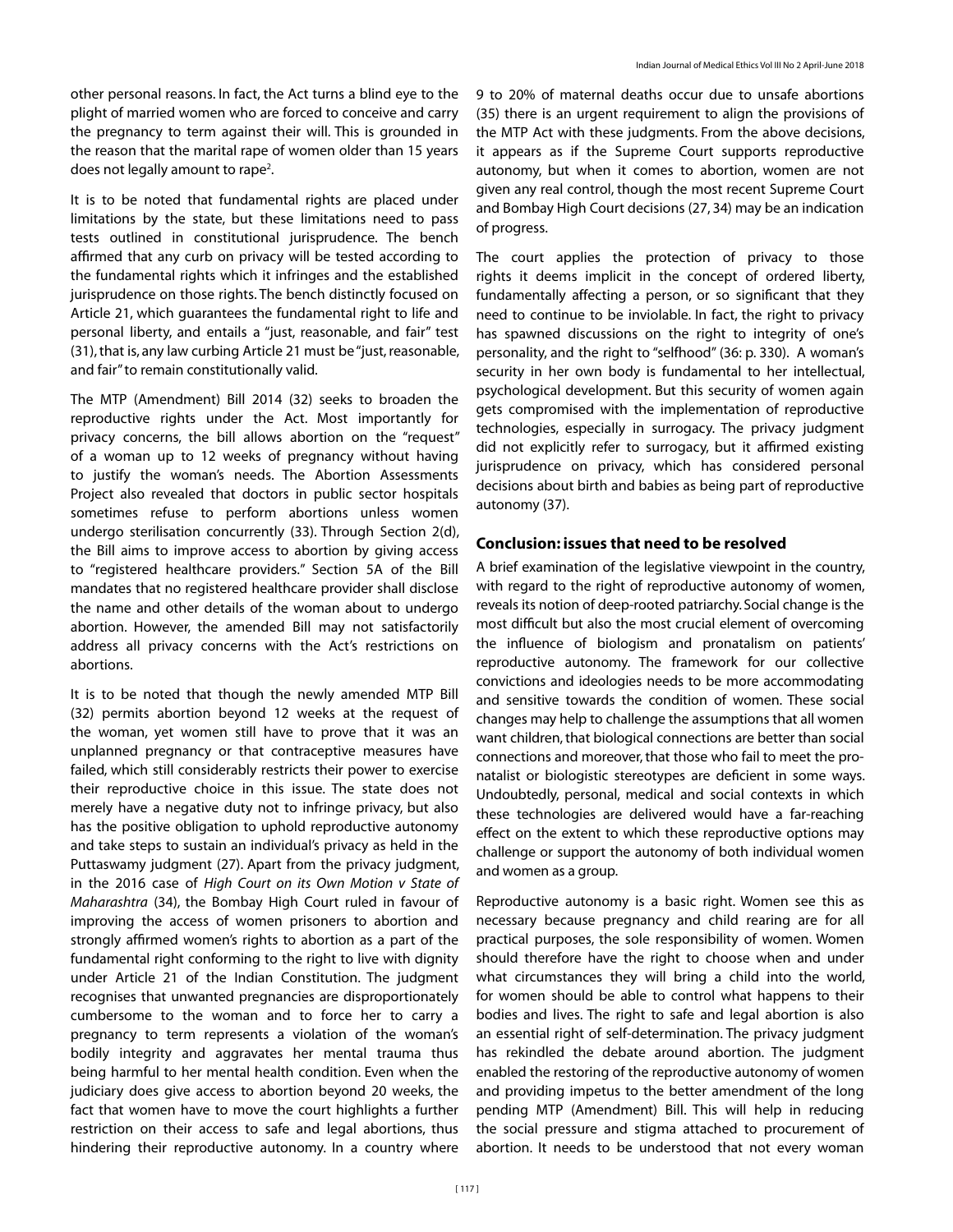wants to abort the foetus. However, the choice must be free of coercion so that she may decide her future course of action concerning her pregnancy.

The autonomy of the individual is conditioned by the individual's relationship with the rest of society. Those relationships may and do often pose questions to autonomy and free choice. The overarching presence of state and nonstate actors regulates aspects of social existence which bear upon the freedom of the individual. In India women continue to experience significant obstacles in their full enjoyment of reproductive rights including denial of women's decisionmaking authority. For long, reproductive health-based laws and policies in India have failed to take a women's rightsbased approach; instead they have focused on demographic targets, such as population control, while also implicitly or explicitly undermining women's reproductive autonomy through discriminatory provisions such as spousal consent requirements for access to reproductive health services. The issue of spousal consent involves a balancing of the woman's right to privacy and personal autonomy and the spouse's interests in the life of the unborn child.

Finally, the goal of reproductive research is not only to respect the autonomy of women, but also to expand reproductive freedom. To this end, there must be more equal participation in medical research by women and members of minority groups. Modern technology and gender relations are deeply intertwined; therefore, a feminist critique of philosophies of technology in the context of a feminist understanding of infertility brought women together to evaluate this matter. I believe that as rational beings and informed and competent decision-makers, women are strongly placed to decide what is beneficial for them. We should leave women to decide whether the reproductive technologies enrich and enlarge our lives as women or whether in accepting and abetting these technologies we are forcing ourselves in serving to accept a misogynist ideal of freedom. If there be any coercive element behind these reproductive interventions, then we should try and eliminate the coercive element, not the technologies.

*Acknowledgements: Thanks to Professor Priyambada Sarkar, Department of Philosophy, Calcutta University, and to the Government of West Bengal for providing financial assistance under the Swami Vivekananda Merit Cum Means Scheme.*

#### *Conflict of interest: None declared*

#### *Notes*

. [(  $)$ -

- One specific advance that requires mention here relates to the detection of cardiac anomalies only after 22 weeks of pregnancy. The National Commission for Women (NCW) recommended that the Union Health Ministry extend the time limit from 20 to 24 weeks, acknowledging the present developments in medical diagnostic technologies, in addition to the social scenario. The MTP Amendment Bill of 2014 also changed the time limit from 20 to 24 weeks in keeping with the recommendation of the NCW.
- In light of the privacy judgment, a two-judge SC bench recently read down the exception for marital rape and held that forced sex with all minor wives and not just wives under 15 years, would constitute rape. The larger exception for marital rape is expected to be debated further.

#### **References**

- 1. Shah K, Batzer F. Infertility in the developing world: The combined role for feminists and disability rights. *International Journal of Feminist Approaches to Bioethics*. 2010; 3(2):109-25. doi: 10.2979/fab.2010.3.2.109
- 2. Gomez VR, Unisa S. *Surrogacy from a reproductive rights perspective: the case of India*. Autrepart. 2014; 70:165-183. doi:10.3917/autr.070.0185
- 3. Department-Related Parliamentary Standing Committee on Health and Family Welfare. One Hundred Second Report on The Surrogacy (Regulation) Bill, 2016. New Delhi: Rajya Sabha Secretariat; 2017. Report No. 102. [cited 2018 Mar 06] Available from: http://www.prsindia.org/ uploads/media/Surrogacy/Surrogacy%20(Regulation)%20Bill,%20 2016.pdf [Published in Gazette of India Extraordinary Part II Section 2, November 21, 2016.]
- 4. Arvidsson A, Vauquline P, Johnsdotter S, Essen B. Surrogate motherpraiseworthy or stigmatized: a qualitative study on perceptions of surrogacy in Assam, India. *Global Health Action*. 2017; 10(1): 1-10. [cited 2018 March 06] Available from https://doi.org/10.1080/16549716.2017 .1328890
- 5. Stone A. *Feminism, Psychoanalysis, and Maternal Subjectivity*. New York: Routledge; 2012. p.2.
- 6. Millbank J. Reflecting the 'human nature' of IVF embryos: disappearing women in ethics, law, and fertility practice. *J Law Biosc*. 2016; 70-93; doi:10.1093/jlb/lsw058. [cited 2017 Nov 10]. Available from https:// papers.ssrn.com/sol3/papers.cfm?abstract\_id=2876369
- Gupta JA, Richters A. Embodied subjects and fragmented objects: women's bodies, assisted reproduction technologies and the right to self-determination. *Bioethical Inquiry*. 2008; 5: 239-49.
- 8. Raphael-Leff J. Healthy maternal ambivalence. *Studies in the Maternal*. 2010; 2(1); doi: 10.16995/sim.97 [cited 2018 February 2]. Available from https://www.mamsie.bbk.ac.uk/articles/abstract/10.16995/sim.97/
- Karpin IA. The uncanny embryos: legal limits to the human and reproduction without women. *Sydney Law Review*. 2006; 28(4): 599-623.
- 10. Shah C. Regulate technology, not lives: a critique of the draft ART (Regulation) Bill. *Indian J Med Ethics*. 2009; 6(1):32-5 [cited 2018 Mar 13]. Available from: http://ijme.in/articles/regulate-technology-not-lives-acritique-of-the-draft-art-regulation-bill/?galley=html
- 11. The baby market: gendered implications of assisted reproductive technologies and the surrogacy industry in India. *Gender and Economic Policy Discussion Forum*. 03 August, 2017, Forum-XXIII, Briefing Note:24, Institute of Social Studies Trust/Heinrich Böll Stiftung. [cited 2018 March 06] Available from https://in.boell.org/sites/default/files/ uploads/2013/10/gender\_brouchure\_xxii\_02\_may\_2017.pdf
- 12. Sama Resource Group for Women and Health. *Surrogacy Information Brief*. SAMA-Resource Group for Women and Health, India. 2014 [cited 2018 March 07] Available from http://india.unfpa.org/sites/default/ files/pub-pdf/SurrogacyInfobrief-1.pdf
- 13. National Ethical Guidelines for Biomedical and Health Research Involving Human Participants. New Delhi: Indian Council of Medical Research; 2017. [cited 2017 November 15]. Available from http://www. icmr.nic.in/guidelines/ICMR\_Ethical\_Guidelines\_2017.pdf
- 14. National Guidelines for Stem Cell Research. New Delhi: Indian Council of Medical Research & Department of Biotechnology; 2017.
- 15. Program of Action adopted at the International Conference on Population Development. Cairo: UNPF; 1994 Sep [cited 2018 Mar 14]. Available from: https://www.unfpa.org/sites/default/files/pub-pdf/ programme\_of\_action\_Web%20ENGLISH.pdf
- 16. *Suchita Srivastava & Anr v Chandigarh Administration*, (2009) 11 S.C.C. 409. Available from: https://www.reproductiverights.org/sites/crr. civicactions.net/files/documents/Reproductive-Rights-Indian-Courts-Web.pdf
- 17. *Baby Manji Yamada v. Union of India and Anr* [2008] INSC 1656. Available from: https://indiankanoon.org/doc/854968/
- 18. Commercial Surrogacy and Fertility Tourism in India: The Case of Baby Manji: The Kenan Institute for Ethics at Duke University. [cited 2018 Mar 15]. Available from: https://web.duke.edu/kenanethics/CaseStudies/ BabyManji.pdf
- Ghosh A, Khaitan N A. Womb of one's own: Privacy and reproductive rights. Econ Pol Wkly. 2017; 52(42-43).
- 20. Lewis S. International solidarity in reproductive justice: surrogacy and gender-inclusive polymaterialism. *Gender, Place & Culture: A Journal of Feminist Geography*. 1-21 [cited 2018 March 11] Available from https://